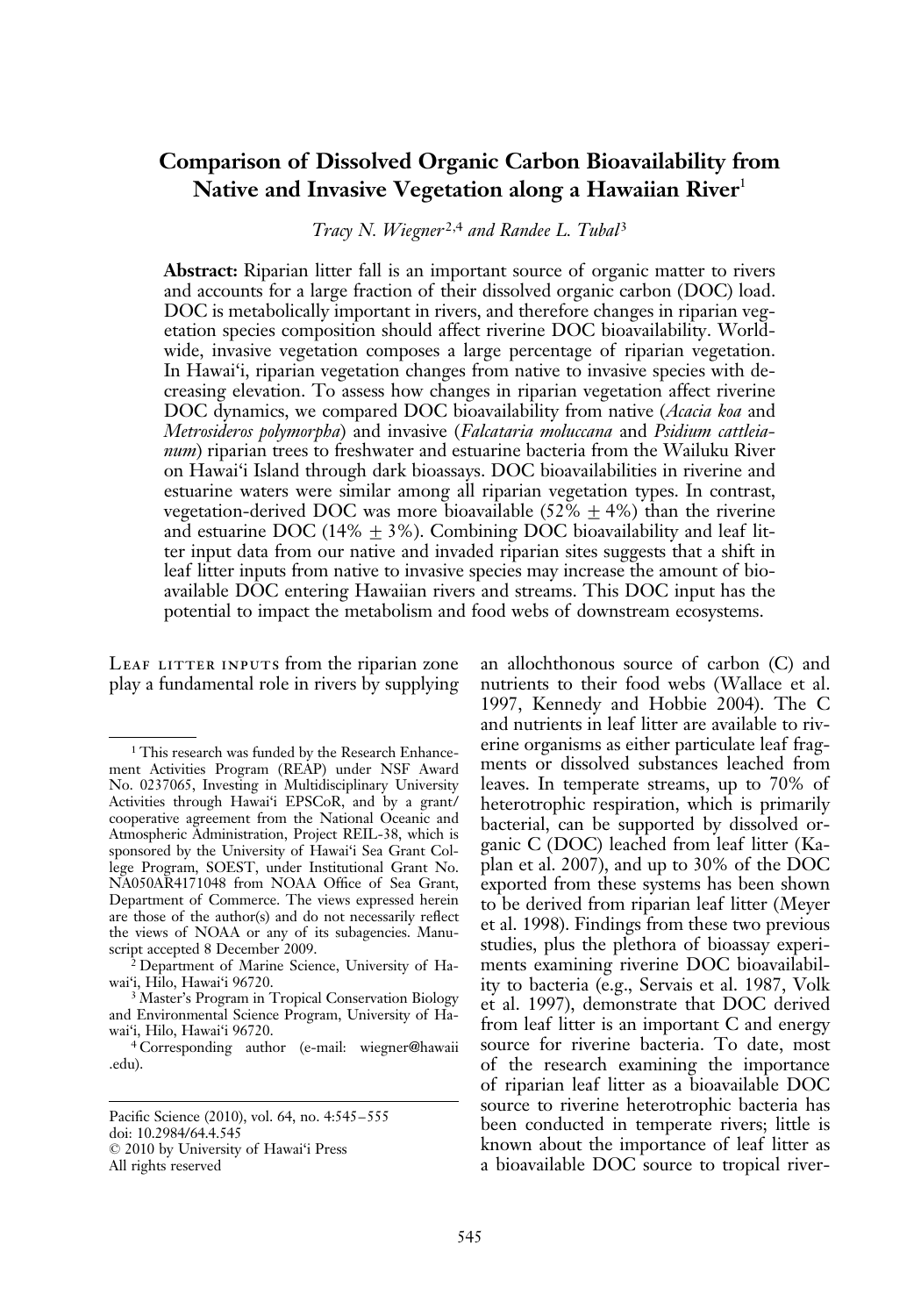ine heterotrophic bacteria. Tropical rivers differ fundamentally from their temperate counterparts in that they receive a year-round supply of leaf litter inputs (Stout 1980), whereas temperate rivers receive an annual pulse of leaf litter associated with autumn leaf fall (Meyer et al. 1998). In addition, tropical rivers receive year-round fruit inputs, which are high in soluble sugars and may provide a readily bioavailable source of C to riverine bacteria (Baker et al. 1998, Larned et al. 2001).

Compositional changes to riparian vegetation in both temperate and tropical regions have been shown to dramatically affect riverine organic matter and nutrient dynamics (O'Connor et al. 2000, Compton et al. 2003). In some instances, these changes involve the replacement of native vegetation with invasive vegetation. This may correspond to changes in the quantity and quality of leaf litter falling directly into the river or entering the river after processing in the soil. Regardless of whether the leaves fall into the river or onto the soil first, the replacement of native vegetation with invasive vegetation has the potential to impact the quantity and quality of material entering rivers and hence the organisms that depend on leaf litter as a food source. Numerous studies have demonstrated that invasive vegetation in tropical forests alters nutrient cycling in soils through increased leaf litter inputs to the forest floor (e.g., Vitousek and Walker 1989, Hughes and Denslow 2005). However, only a few studies have addressed the effects of invasive riparian vegetation on organic matter and nutrient dynamics within rivers (O'Connor et al. 2000, Kennedy and Hobbie 2004).

Riparian leaf litter inputs have been linked to in-stream DOC quantity and quality (Meyer et al. 1998, McArthur and Richardson 2002). Therefore, any change associated with a shift in riparian vegetation composition, such as the replacement of native vegetation with invasive vegetation, has the potential to alter riverine DOC dynamics. Tropical riverine ecosystems may be especially sensitive to shifts in vegetation species because vegetation inputs occur throughout the year and leaf decomposition increases with higher water temperatures (Reice 1974). Hawai'i is a prime example in the tropics where native vegetation is actively being replaced by invasive vegetation (Wagner et al. 1999). In Hawai'i, the combination of densely vegetated riparian areas coupled with a close proximity to the ocean has the potential to impact DOC dynamics not only in fresh waters, but also in nearshore coastal areas, where terrestrial DOC is more bioavailable (Stepanauskas et al. 1999, Wikner et al. 1999). To date, no studies have examined the effects of invasive riparian species on DOC dynamics in rivers and estuaries in either temperate or tropical regions. The goal of this study was to examine how the replacement of native riparian vegetation with invasive vegetation impacts DOC dynamics in a tropical river system. Although other DOC sources (i.e., benthic algal production, nonpoint and point source inputs, and atmospheric deposition) and riverine processes (i.e., photochemical reactions and sorption) can affect riverine DOC bioavailability, we specifically wanted to examine differences in the bioavailability of DOC derived from both native and invasive riparian vegetation and the implications of those differences to riverine DOC dynamics. To do this, we used dark bioassays comparing the bioavailability of DOC derived from both native and invasive riparian vegetation in both fresh and estuarine waters from a Hawaiian river.

### materials and methods

### Study Site

Research was conducted on the Wailuku River located on Hawai'i Island, U.S.A. The Wailuku is a perennial river spanning a distance of approximately 40 km, with its headwaters located on the slopes of Mauna Kea and Mauna Loa, and terminating in Hilo Bay; it drains the single largest watershed in the Hawaiian Islands. Riparian vegetation along the Wailuku River changes markedly with elevation; higher elevations (>500 m) are dominated by native species, and lower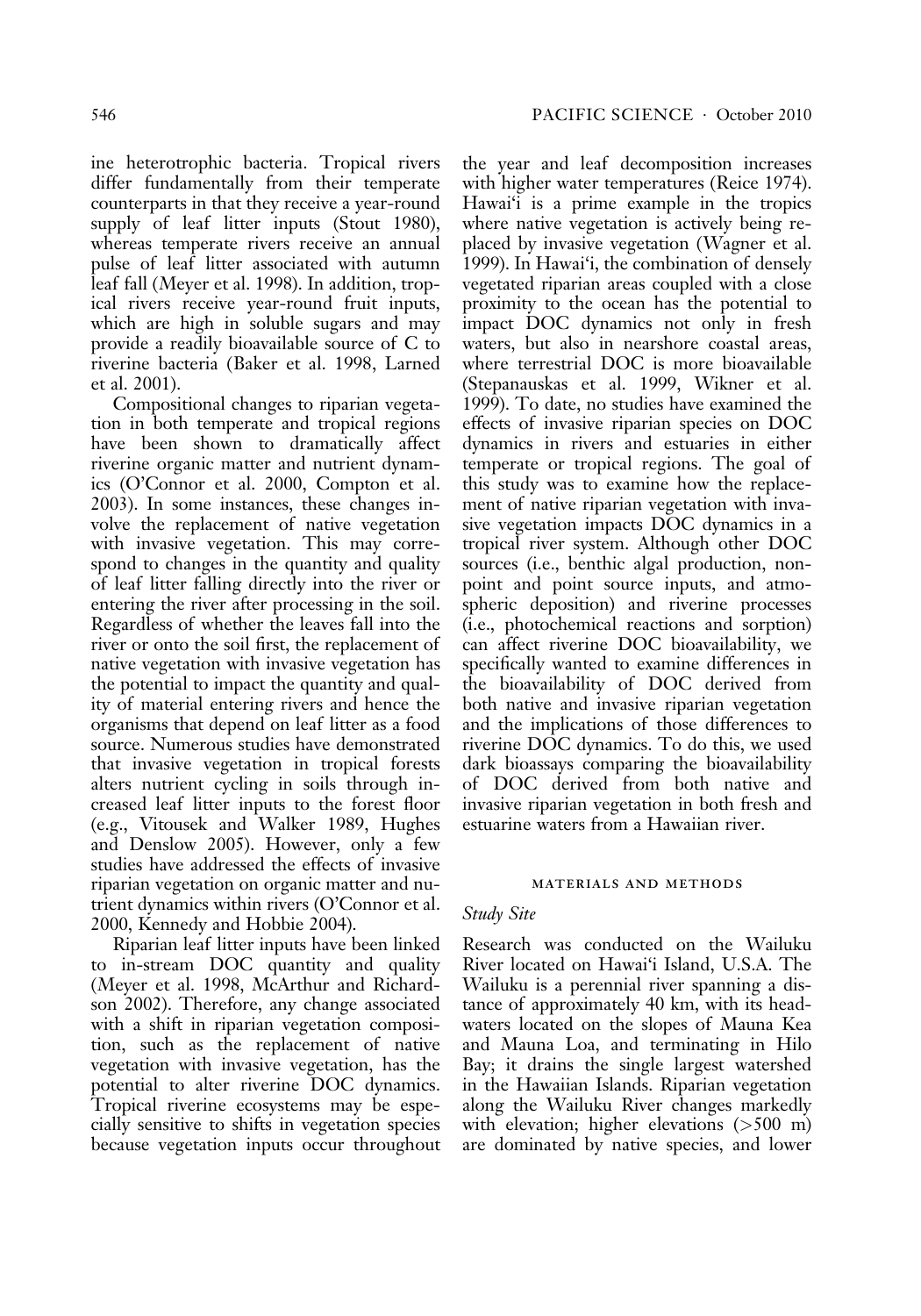elevations  $(<500 \text{ m})$  are dominated by invasive species, which is typical for vegetation in Hawai'i (Cuddihy and Stone 1990).

We established two sites for this research, which are referred to here subsequently as native and invaded sites. The native site is located at 630 m elevation within the Hilo Forest Reserve (19° 42′ 48″ N, 155° 11′ 56″ W). This site is located within the freshwater portion of the Wailuku River and is predominantly characterized by native vegetation such as Acacia koa (Gray) and Metrosideros polymorpha (Gaud.) (see Table 1). Other native riparian species present in this area but not represented in Table 1 include the tree Cheirodendron trigynum (Gaud.) and the tree fern Cibotium glaucum (Hook & Arnott). The invaded site is located at 30 m elevation (19 43' 32" N,  $155^{\circ}$  05' 30" W) near the mouth of the river, which contains brackish water. The riparian zone of this area is dominated by invasive vegetation consisting primarily of Falcataria moluccana (Nielsen) and Psidium cattleianum (Sabine) (see Table 1). Other tree species present, but not represented in Table 1 include Psidium guajava (Linnaeus), Syzygium jambos (Alston), and Mangifera indica (Linnaeus).

# Riparian Tree Species Composition and Litter Collection

We selected four tree species commonly found in these riparian areas, two native and two invasive, for this study: A. koa, M. polymorpha, F. moluccana, and P. cattleianum. Riparian tree species abundances as well as leaf litter and fruit inputs were determined at each site for the four species (see Table 1). Abundance was calculated for an approximate 300-m reach of river using 5 m wide belt transects placed parallel to the river originating from the vegetation line. Leaf litter and fruit inputs were measured as direct litter fall because this has been shown to be the largest source of leaf litter inputs to Hawaiian rivers (Larned 2000). Leaf litter was collected in  $0.16$  m<sup>2</sup> trays lined with fine-mesh screen (1.5 by 2 mm) that were placed along the edge of the river above the high-water mark

for approximately 2-week intervals. Leaf litter collection for the two sites occurred from June 2005 to August 2006. After collection, leaf litter was sorted by tree species and dried at 70 C to a constant mass. The C and nitrogen (N) content of each of the four chosen vegetation species (leaves and fruit) were determined from dried and ground samples (Wiley mill, 40-mesh) using a CHN analyzer (Elemental Combustion System, Costech Instruments).

# Dissolved Organic Carbon Preparation

Five types of DOC were produced from the four riparian tree species: the phyllodes/ leaves of two N-fixing trees, A. koa and F. moluccana; the leaves of M. polymorpha; and the leaves and fruit of P. cattleianum. N-fixing plants were chosen because their foliar C:N tends to be low compared with non-N-fixing plants found in Hawai'i (Scowcroft 1997, Hughes and Denslow 2005), and higher bioavailability has been observed for DOC with lower C:N (Sun et al. 1997, Hunt et al. 2000). Psidium cattleianum fruit was also used to make DOC because they contain simple sugars (Baker et al. 1998), which are thought to provide a readily labile source of energy and C to aquatic bacteria (Carlson 1993).

DOC was leached from freshly senesced leaves and fruit using a combination of methods to simulate direct leaf litter inputs and mimic natural riverine conditions (Gessner and Schwoerbel 1989, Cleveland et al. 2004, Wiegner et al. 2005). Fruit used to make DOC was harvested directly from trees or off the ground, and freshly fallen leaves were collected with traps, as mentioned earlier. Approximately 3 g of cut  $(<$  4 mm) plant material was added to 1 liter of sterile filtered reagent-grade water (0.2 µm polycarbonate filters, Osmonics, Inc.) and stirred in the dark for 24 hr at 4 C. This mixture was then filtered through precombusted (500 C, 6 hr) GF/F (Whatman) filters to remove particulate matter and frozen until use in the DOC bioavailability bioassays. Because freshly senesced plant material was used during this process, the dry-weight equivalents of leaf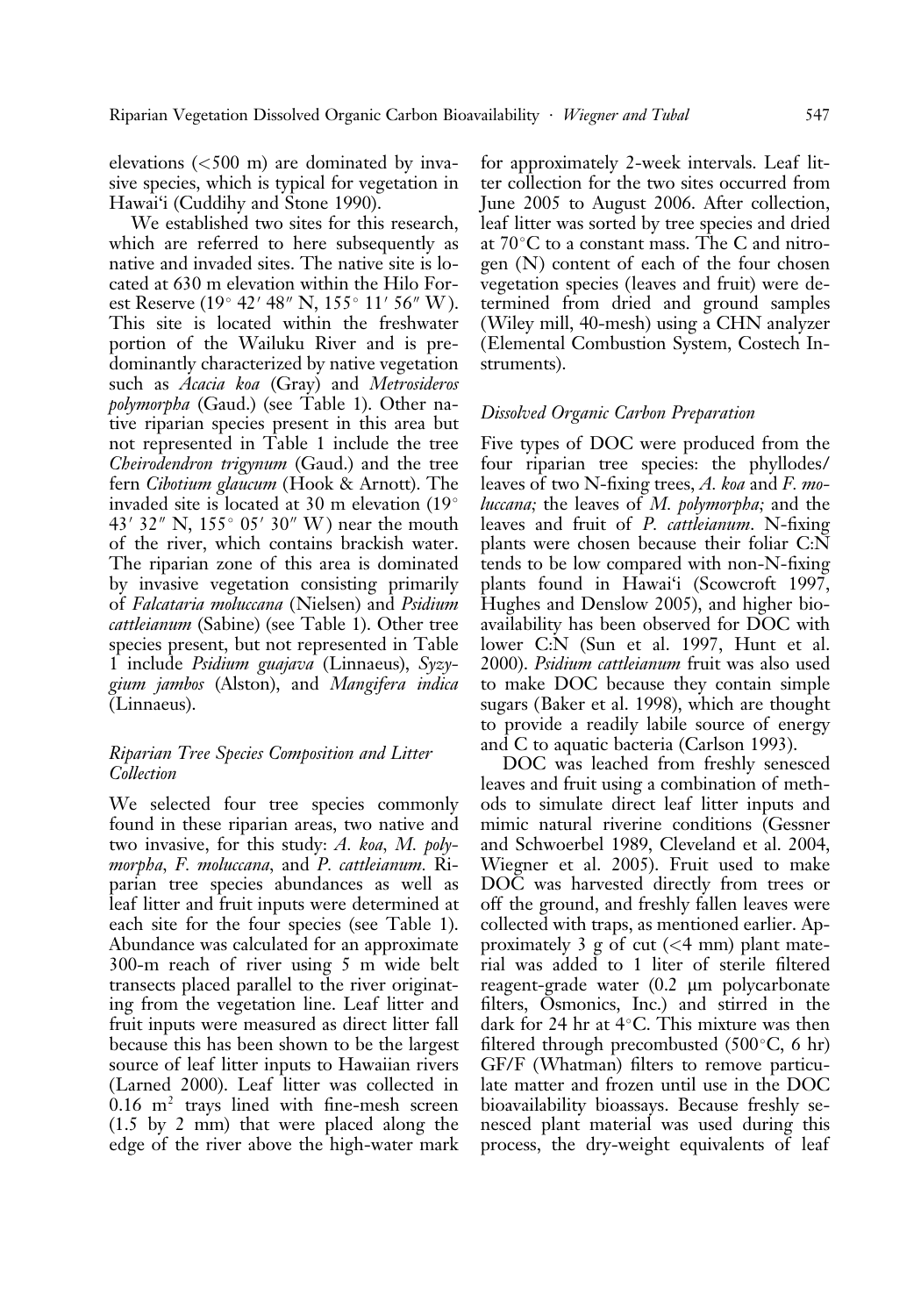and fruit materials used to make the DOC was calculated from wet: dry weight regressions (70 C) of fruit and leaf samples. All glassware used throughout the DOC preparation and bioavailability experiments was acidwashed and combusted before use.

# Dissolved Organic Carbon Bioavailability Experiments

The bioavailability of DOC leached from the various vegetation species was assessed through dark laboratory bioassay experiments. We minimized potential variation caused from storm inputs of DOC from the watershed by collecting riverine and estuarine waters during base-flow conditions with a depth-integrated sampler (Rickly Hydrology, Columbus, Ohio) in acid-cleaned polypropylene containers. Water samples were stored on ice during transport to the laboratory and filtered through precombusted GF/F filters to remove particulate matter and to eliminate DOC removal from sorption during the experiments, as well as to leave behind some bacteria to serve as an inoculum for the DOC bioavailability experiments (Kaplan et al. 2006).

DOC leached from the various vegetation types was added to duplicate glass flasks with filtered riverine and estuarine waters (described earlier) and incubated in the dark on a shaker table (3 rpm) at close to in situ temperatures (19–24 C) for 4 days. This length of time was chosen because bacterial growth peaks after a period of 3 days and then decreases (Leff and Meyer 1991). In addition, our experiments were conducted in the dark to minimize any potential photochemical degradation of DOC. Because our goal was to promote Michalis-Menten uptake kinetics of the DOC produced from vegetation, we added DOC to riverine and estuarine waters at concentrations no more than 30% above base-flow DOC concentrations (Mulholland et al. 2002); control flasks received no DOC additions. Base-flow concentrations of riverine and estuarine DOC were determined before adding DOC derived from vegetation. Water samples were removed daily from each flask, GF/F filtered, and frozen

pending analysis. The samples were analyzed for DOC (detection limit [d.l.] 10 mmol liter-1 ) and total dissolved N (TDN) (d.l. 1 mmol liter-1 ) on a Shimadzu TOC-V CSH, TNM-1 (Shimadzu Scientific Instruments, Columbia, Maryland), and for  $NH_4^+$  (d.l. 1 mmol liter-1 ; USGS method I-2525-89) and  $NO_3^- + NO_2^-$  (d.l. 0.1 µmol liter<sup>-1</sup>; USEPA method 353.2) on a Technicon Pulse Autoanalyzer II. Dissolved organic N (DON) was calculated by subtracting the dissolved inorganic N  $(NO_3^- + NO_2^- + NH_4^+)$  from TDN concentrations. DOC bioavailability was determined through the maximum measured decreases in DOC concentration over the course of the experiment and is expressed as percentage bioavailable DOC (maximum measured decrease in DOC concentration divided by the initial DOC concentration), which is the most common method for determining and expressing DOC bioavailability to heterotrophic bacteria (reviewed in del Giorgio and Davis [2003], Wiegner and Seitzinger [2004]). It is assumed that the majority of DOC removal in these experiments was biological from heterotrophic bacteria, because the water was filtered before the experiments (no sorption and no nuclei for flocculate formation), removal by flocculation in estuarine waters at the salinity of water used in these experiments ( $\sim$ 24 ppt) has been shown to be minimal (Sholkovitz 1976), and no flocculates were observed in the flasks. The fate of the DOC taken up by the bacteria within these experiments is beyond the scope of this study, as no bacterial production and/or respiration rates were made.

# Statistical Methods

A comparison of DOC bioavailability between the controls and vegetation-derived DOC addition treatments was performed using a Mann-Whitney U test. Differences in DOC bioavailability for the various vegetation types were analyzed using a two-way analysis of variance (ANOVA) with vegetation species and water type as factors. Data that did not meet the equal variance and normality assumptions for ANOVA analysis were arcsine transformed. Before statistical analy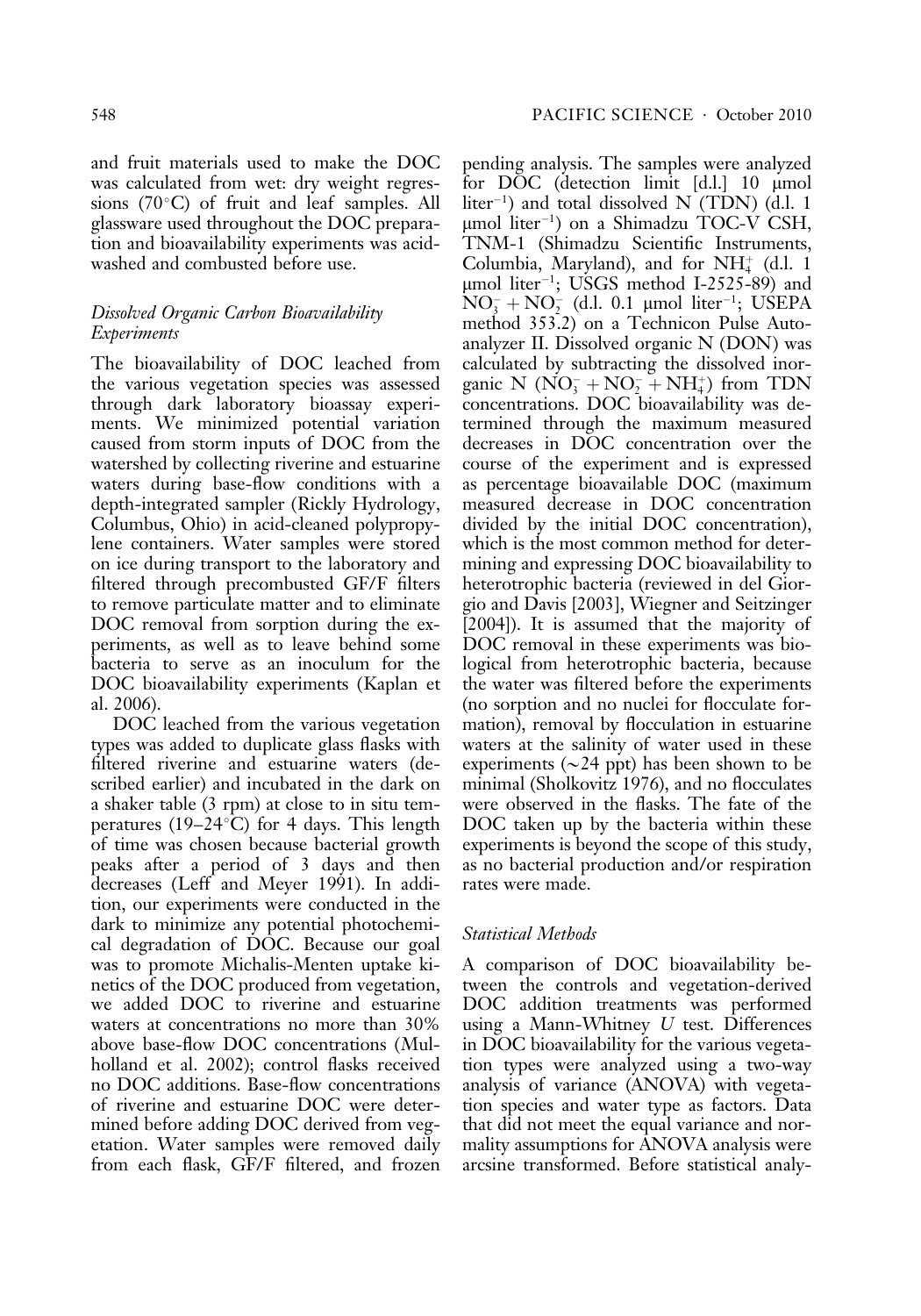sis, river and estuary DOC contributions were subtracted from the treatments receiving vegetation-derived DOC additions. The *a*-level for all statistical tests was .05. All statistical analyses were performed using SYS-TAT 11 software.

### results

### Riparian Tree Species Composition and Litter Collection

The abundance of the four vegetation species chosen for analysis varied between the native and invaded sites, with *P. cattleianum* being present at both sites (Table 1). Acacia koa was the most abundant tree species at the native site, composing approximately one-third of the vegetation present. At the invaded site, a combination of F. moluccana and P. cattleianum composed approximately one-third of the vegetation present (Table 1). Leaf litter inputs from the native and invaded sites were approximately six to nine times lower than leaf litter values reported for a lowerorder Hawaiian stream during drought conditions (Larned 2000); Larned's (2000) values may be greater than ours because lower-order

#### TABLE 1

Relative Abundance of Riparian Vegetation and Leaf Litter Inputs for Native and Invasive Vegetation Species at Two Study Sites along the Wailuku River, Hawai'i

|                                                | Site                |                      |  |  |
|------------------------------------------------|---------------------|----------------------|--|--|
| <b>Vegetation Species</b>                      | Native <sup>a</sup> | Invaded <sup>b</sup> |  |  |
| Percentage relative<br>abundance (mean $+$ SE) |                     |                      |  |  |
| A. koa                                         | $35 + 4$            | $0 + 0$              |  |  |
| M. polymorpha                                  | $11 + 4$            | $0 + 0$              |  |  |
| F. moluccana                                   | $0 + 0$             | $17 + 5$             |  |  |
| P. cattleianum                                 | $28 + 7$            | $20 + 7$             |  |  |
| Others                                         | $26 + 5$            | $62 + 11$            |  |  |
| Leaf litter input $(g m^{-2} yr^{-1})$         |                     |                      |  |  |
| A koa                                          | 13.87               | 0.00                 |  |  |
| M. polymorpha                                  | 7.67                | 0.37                 |  |  |
| F. moluccana                                   | 0.00                | 8.76                 |  |  |
| P. cattleianum                                 | 3.62                | 5.84                 |  |  |
| Others                                         | 14.24               | 48.00                |  |  |

<sup>a</sup> Sixty-four leaf litter trays were collected at this site.

 $b$  Sixty leaf litter trays were collected at this site.

streams have more direct litter fall inputs (Conners and Naiman 1984), and leaf litter inputs to streams from tropical rain forests are greater during droughts (Spain 1984, Larned 2000). Total leaf litter input from all vegetation sources (including others) at the native site was 39.28  $\rm g~m^{-2}~yr^{-1}$ . Of the riparian species used in this study, leaf litter inputs at the native site were dominated by A. koa  $(55\%)$  and M. polymorpha  $(30\%)$  (Table 1). Leaf litter inputs to the invaded site totaled 62.72  $\text{g m}^{-2} \text{ yr}^{-1}$ , with *F. moluccana* and *P.* cattleianum contributing similar percentages  $(13.79\%$  and  $9.26\%$ , respectively) to the total litter input (Table 1). Leaf litter inputs from F. moluccana and P. cattleianum were relatively small compared with the total litter inputs to the invaded site. However, of the four riparian species used in this study, leaf litter from F. moluccana and P. cattleianum composed 59% and 40% of the input at the invaded site, respectively. No P. cattleianum fruits were collected in the litter trays at either site although trees were present at both locations (Table 1). It is suspected that rats and wild pigs ate the fruit in the trays before the litter was collected because seeds from the fruit were found in the trays.

C concentrations for litter samples were lowest for P. cattleianum leaves, and A. koa had the highest concentration of C per gram of dried leaves (Table 2). There was greater variability in the N concentration of leaf litter samples, with an eightfold difference in N concentrations between P. cattleianum and F. moluccana leaves (Table 2). The values for leaf litter C:N were highly variable, ranging from 13.4 (*F. moluccana*) to 97.2 (*P. cattleia*num leaves) (Table 2). However, the C:N for the dried litter followed an expected pattern, whereby the N-fixing species had C:N values that were two to five times lower than the non-N-fixing species (Table 2).

## Composition of Dissolved Organic Carbon Leached from Riparian Vegetation

The soluble component of C obtained from leaf and fruit samples followed a different pattern than the total C concentration of the litter mentioned earlier. Acacia koa contained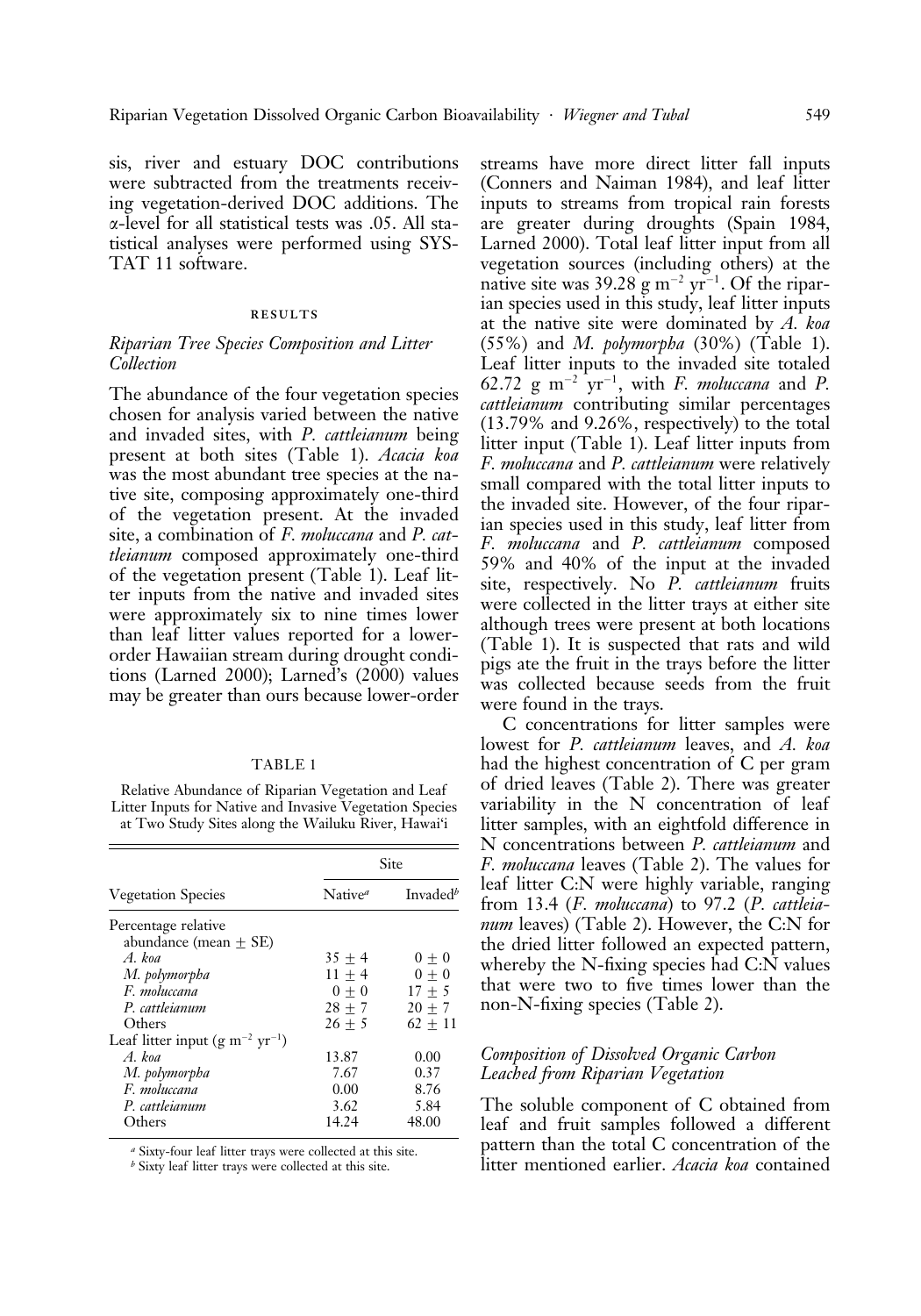|                              | Leaf Litter      |                  |               |                           | Leaf Litter Solubility |                        |                        |                         |           |
|------------------------------|------------------|------------------|---------------|---------------------------|------------------------|------------------------|------------------------|-------------------------|-----------|
| Vegetation<br><b>Species</b> | % $C$<br>by mass | (umol $g^{-1}$ ) | %N<br>by mass | N<br>(µmol $g^{-1}$ ) C:N |                        | DOC<br>$\pmod{g^{-1}}$ | TDN<br>$\pmod{g^{-1}}$ | DON<br>(umol $g^{-1}$ ) | DOC:DON   |
| A. koa                       | 50.7             | 42,300           | 1.7           | 1.210                     | 35.0                   | 3.450                  | 99.4                   | 86.7                    | 39.8      |
| F. moluccana                 | 47.0             | 39,200           | 4.1           | 2,930                     | 13.4                   | 4.240                  | 86.4                   | 77.2                    | 54.9      |
| M. polymorpha                | 47.0             | 39,200           | 0.8           | 570                       | 68.8                   | 7,230                  | ND                     | 0.00                    | <b>NA</b> |
| P. cattleianum<br>leaves     | 41.6             | 34,700           | 0.5           | 357                       | 97.2                   | 5,920                  | 56.1                   | 44.5                    | 133       |
| P. cattleianum<br>fruit      | 44.3             | 36,900           | 0.6           | 429                       | 86.0                   | 15,900                 | 209                    | 180.3                   | 88.2      |

TABLE 2 Concentrations of Carbon (C) and Nitrogen (N) in Leaf Litter and DOM (DOC, DON) Extracted from Riparian Vegetation Collected along the Wailuku River, Hawai'i

Note: Values are expressed as µmol per gram of composite dried litter and were obtained using wet: dry weight regressions (70°C) of freshly senesced litter. ND, not detected; NA, not available.

the lowest amount of soluble C (8%), and P. *cattleianum* fruit contained the highest amount of soluble C (43%) (Table 2). Soluble N was below detection limits for M. polymorpha, and P. cattleianum fruit had the highest concentration of soluble N (49%) (Table 2). The soluble C and N values obtained in this study tended to be much higher than values reported for alpine and other tropical vegetation (Cleveland et al. 2004). The soluble organic C:N component of the leaves follows the same pattern as leaf litter C:N, whereby the N-fixing species had lower DOC:DON (Table 2).

# Dissolved Organic Carbon Bioavailability Experiments

DOC bioavailability was significantly higher in the treatments receiving vegetationderived DOC versus the control flasks, which received no DOC additions ( $U = 38$ ,  $df = 47$ ,  $P = .001$ ) (Figure 1). In contrast, when control values were subtracted, results from a two-way ANOVA suggest that DOC bioavailability was similar among vegetation types ( $F = 1.917$ , df = 4,  $P = .133$ ), with no significant effect of water type  $(F = 2.169)$ ,  $df = 1$ ,  $P = .151$ ). In the freshwater experiments, the bioavailability of DOC derived from vegetation ranged from 50%  $(\pm 10\%)$ (A. koa) to 63%  $(\pm 8\%)$  (P. cattleianum fruit) (Figure 2). For the estuarine experiments, DOC bioavailabilities varied widely, especially between P. cattleianum leaves (20%  $[+15\%]$ ) and fruit (76%  $[+10\%]$ ) (Figure 2), but were not significantly different among vegetation types.

#### discussion

# Dissolved Organic Carbon Bioavailability Experiments

Contrary to expectation, results from this study indicate that DOC leached from native vegetation had bioavailability similar to that of DOC derived from invasive vegetation. These results suggest that from a qualitative standpoint, invasive riparian vegetation does not adversely affect riverine and estuarine DOC quality in the Wailuku River. The observed similarities in DOC bioavailability may be a result of similarities in chemical composition among the vegetation species used in the experiments. Vegetation species related to one another may be similar with regards to their chemical constituents, influencing their DOC bioavailability. For example, M. *polymorpha* and P. *cattleianum* are in the same family (Myrtaceae), which may have resulted in similar chemical properties of the water-soluble component of C obtained from these vegetation species (Figure 2) and thus similar DOC bioavailabilities.

Previous studies have used molar C:N as a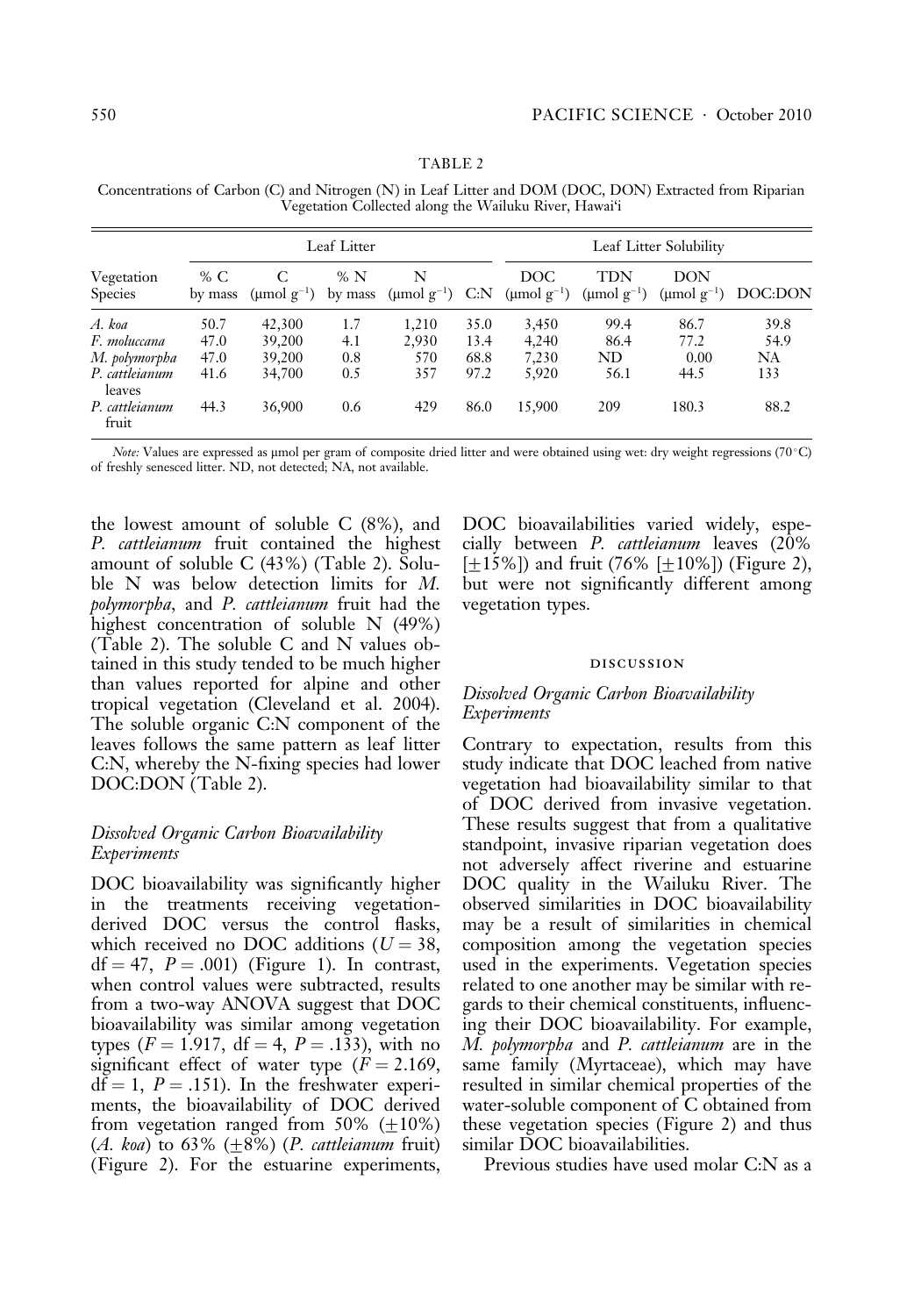

FIGURE 1. Mean ( $\pm$ SE) percentage DOC bioavailability from control and treatment flasks. Controls ( $n = 8$ ) consisted of fresh or estuarine waters with no DOC additions, and treatments  $(n = 40)$  consisted of fresh or estuarine waters with DOC additions from vegetation-derived sources. The river DOC contribution to the percentage DOC bioavailability for the different vegetation treatments was subtracted from these data. DOC bioavailability was calculated from the maximum difference in DOC concentrations measured during the bioassays. Experiments were conducted using waters collected from the Wailuku River, Hawai'i. P value indicates result from Mann-Whitney U test.

tool to assess and predict the bioavailability of dissolved organic matter (DOM) (e.g., Sun et al. 1997, Hunt et al. 2000). N-fixing species (A. koa and F. moluccana) were selected for this study because it is generally thought that organic molecules with low molar C:N are more bioavailable than molecules with high C:N (Sun et al. 1997, McArthur and Richardson 2002). However, results from our study indicate that molar C:N of leaf material was not a good predictor of DOC bioavailability in the river examined here (Table 2). DOC extracted from vegetation is chemically diverse with respect to the functional groups present, and each of these groups differs in their capacity to be broken down by biological processes (Sun et al. 1997, Maie et al. 2006). It is likely that the bulk measurements of DOC performed in this study were not capable of detecting more subtle changes that may have been occurring within the DOC pool. For example, certain functional groups found in DOC molecules, such as amino

acids, are thought to be preferentially consumed by bacteria (Benner 2003). However, because the bulk measurements we used in these experiments were not able to distinguish the functional groups present within the DOC pool, there was no way of determining whether certain portions of the DOC pool were being consumed preferentially.

DOM studies conducted in both fresh and estuarine waters have shown that DOM bioavailability is on average 2.4 times higher in estuarine waters (Stepanauskas et al. 1999, Wikner et al. 1999). In contrast, results from our study indicate that DOC bioavailability was similar among riverine and estuarine waters. Some of the increases in bioavailability mentioned in the previous studies likely reflect the degree of DOM degradation in the soil (microbial) and river (microbial and photochemical) before mixing with estuarine waters. If DOC becomes highly degraded and processed by the soil and freshwater mi-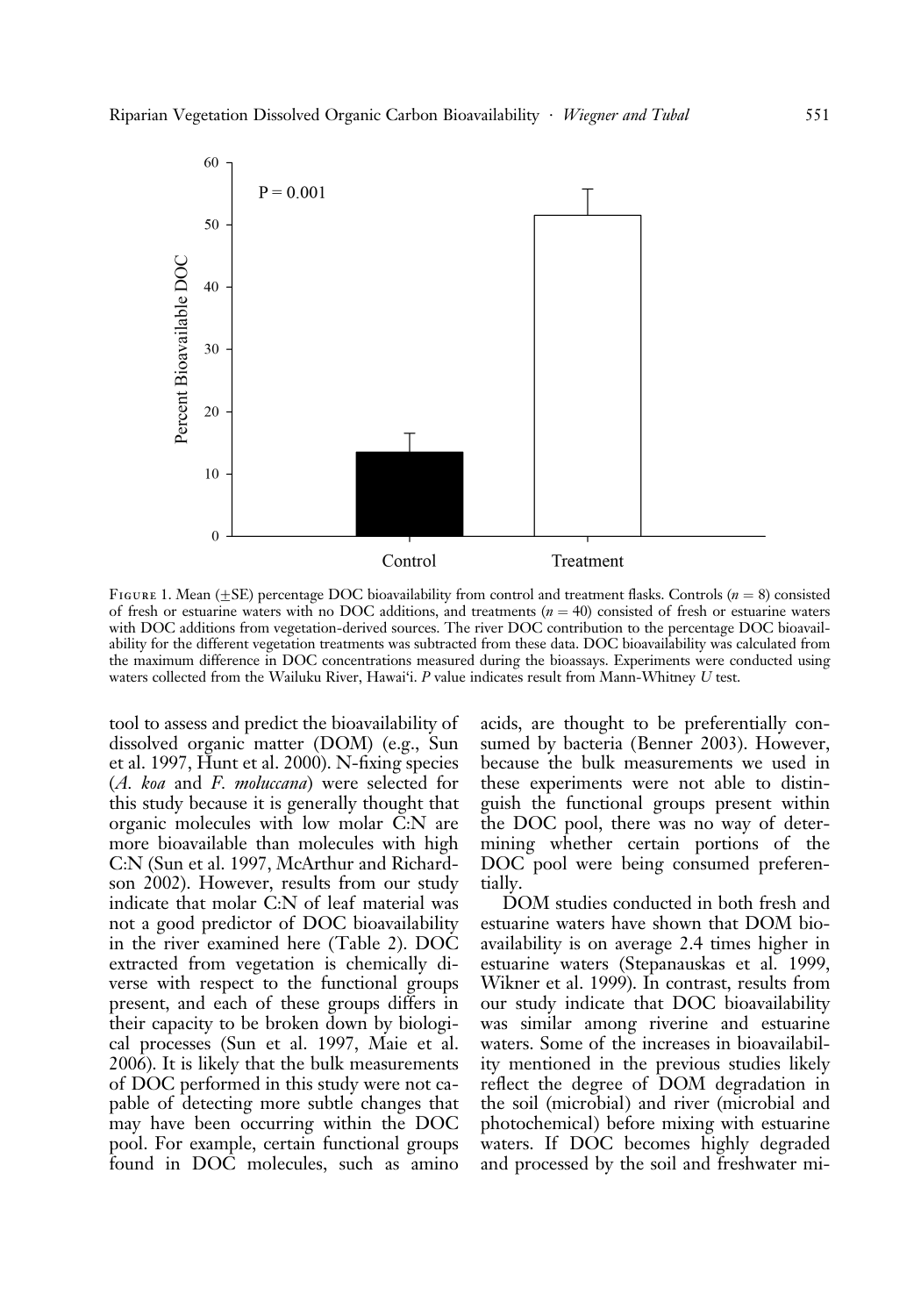

FIGURE 2. Mean ( $\pm$ SE) (n = 4) percentage DOC bioavailability for experiments conducted with fresh and estuarine waters with DOC additions from vegetation-derived sources. The river DOC contribution to the percentage DOC bioavailability for the different vegetation types was subtracted from these data. DOC bioavailability was calculated from the maximum difference in DOC concentrations measured during bioassays. Experiments were conducted using waters collected from the Wailuku River, Hawai'i. There was no significant difference among DOC bioavailabilities among the different vegetation types examined in either fresh or estuarine waters.

crobes, as well as by photochemical reactions in the river, before entering the estuary, as would be the case for longer, slower-moving rivers, its chemical structure may be altered under higher ionic strengths that render it more bioavailable in the estuarine environment than in the riverine one (Stepanauskas et al. 1999). Because watersheds in Hawai'i are steep and riparian soils are geologically young and well flushed due to large amounts of rain, there may be less time for DOC to be degraded by either soil microbes or in-stream processes before entering the estuary. This could result in little differences in DOC among freshwater and estuarine environments. The lack of microbial processing of the vegetation-derived DOC before interacting with estuarine waters could account for the similarities in DOC bioavailability between riverine and estuarine waters. However, *P. cattleianum* fruit appeared to have a higher bioavailability than its leaves, which

could indicate that fruit are an important source of bioavailable DOC, especially to the estuarine portion of the watershed where most of the fruit trees are located.

### Implications

Although there were no qualitative differences among vegetation species and between sites with respect to DOC bioavailability, it seems likely that vegetation species present in riparian areas will impact riverine organic matter dynamics from a quantitative standpoint. Differences in plant life history strategies, such as increased leaf litter production, have the potential to impact riverine DOC dynamics. Invasive riparian vegetation increased allochthonous organic matter inputs to a desert stream by an order of magnitude, dramatically altering leaf litter decomposition and organic matter dynamics within the stream (Kennedy and Hobbie 2004). To as-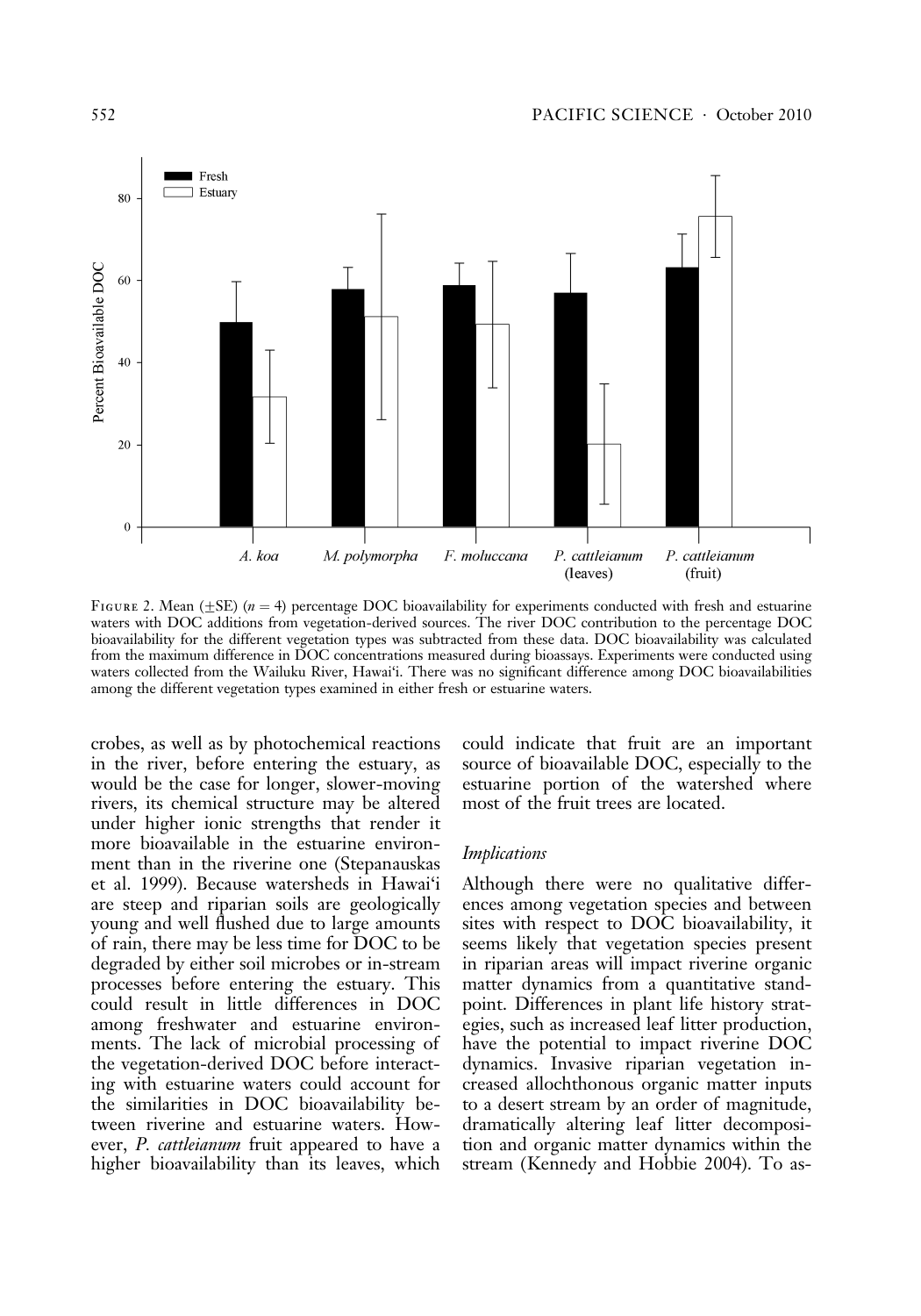sess the impact of different vegetation types on DOM dynamics in the Wailuku River, we combined leaf litter input values (Table 1) with leaf litter DOC solubility (Table 2) and bioavailability (Figure 2) to calculate the amount of bioavailable DOC (BDOC) entering the river at the invaded site from F. moluccana and P. cattleianum as compared with *M. polymorpha* (leaf litter inputs  $[g \ m^{-2}]$  $day^{-1}$  × leaf litter DOC solubility [µmol  $\rm{DOC}$   $\rm{g}^{-1}$  leaves]  $\times$  % BDOC). Our calculations suggest that current BDOC inputs from invasive F. moluccana (50.2 µmol BDOC m<sup>-2</sup> day<sup>-1</sup>) and P. cattleianum (19.2 µmol BDOC m-<sup>2</sup> day-1 ) leaf litter are contributing 13 to five times more BDOC than leaf litter inputs from the native  $M$ . polymorpha  $(3.8 \text{ \mu} \text{mol})$ BDOC  $m^{-2}$  day<sup>-1</sup>). Differences in the amount of BDOC contributed from F. moluccana and P. cattleianum in comparison with M. polymorpha are primarily a function of the amount of leaf litter collected from each tree species at the invaded site (Table 1). We recognize that our calculation underestimates the total BDOC inputs from invasive and native species at the invaded site because the species used in the calculation only represents a portion of the total litter input at this site. However, our estimate of BDOC inputs from P. cattleianum is an underestimate because fruit inputs were not included, and C in their fruit was highly soluble and very bioavailable (Table 2 and Figure 2). We compared F. moluccana and P. cattleianum with M. polymorpha because we had leaf litter inputs and DOC bioavailability data for both of those species at the invaded site, and previous work conducted in Hawaiian forests has shown that F. moluccana and P. cattleianum combined are capable of contributing up to six times more leaf litter than the native M. polymorpha (Hughes and Denslow 2005; R. F. Hughes, unpubl. data). In addition, because most of the river systems in the state of Hawai'i are composed of rivers and streams that are smaller than the Wailuku River and tend to have more canopy cover, the impact of invasive species in these riparian zones may be even greater than suggested by our results. This statement is supported by the fact that the leaf litter input values from this

study were approximately six to nine times lower than values reported for lower-order Hawaiian streams (Larned 2000). Although there may not be any qualitative differences in DOC bioavailability among different riparian vegetation species, the invasion of native areas by introduced species such as F. moluccana and P. cattleianum could result in sustained increases in BDOC inputs to rivers in Hawai'i. Determining the total BDOC loads into systems with more canopy cover, such as is seen on lower-order rivers, is worthy of future investigation.

Sustained increases in the amount of BDOC entering riverine systems in Hawai'i have the potential to affect nutrient and organic matter dynamics, as well as the food webs that depend on riparian vegetation as an energy and nutrient source. Results from this and other studies suggest that vegetation changes in Hawai'i are impacting soils (Vitousek and Walker 1989) and potentially affecting water quality in rivers and estuaries, especially in lower-order rivers. Findings from our study may provide insights into the impacts of invasive riparian trees on DOC dynamics in streams in other regions outside Hawai'i that face similar threats.

#### acknowledgments

We thank Joshua Uecker, Mark Manuel, Tabitha Van Veen, and Hailey McPhee for invaluable field assistance and support; Hawai'i State Division of Forestry and Wildlife, Dale Nishimoto, Donald Nishioka, and Jack and Jane Stevenson for logistical assistance; Randi Schneider for analytical support; and Rebecca Ostertag, Jene Michaud, and Flint Hughes for comments on early versions of the manuscript.

### Literature Cited

- Baker, H., I. Baker, and S. Hodges. 1998. Sugar composition of nectars and fruits consumed by birds and bats in the tropics and subtropics. Biotropica 30:559–586.
- Benner, R. 2003. Molecular indicators of the bioavailability of dissolved organic matter. Pages 121–135 *in* S. E. G. Findlay and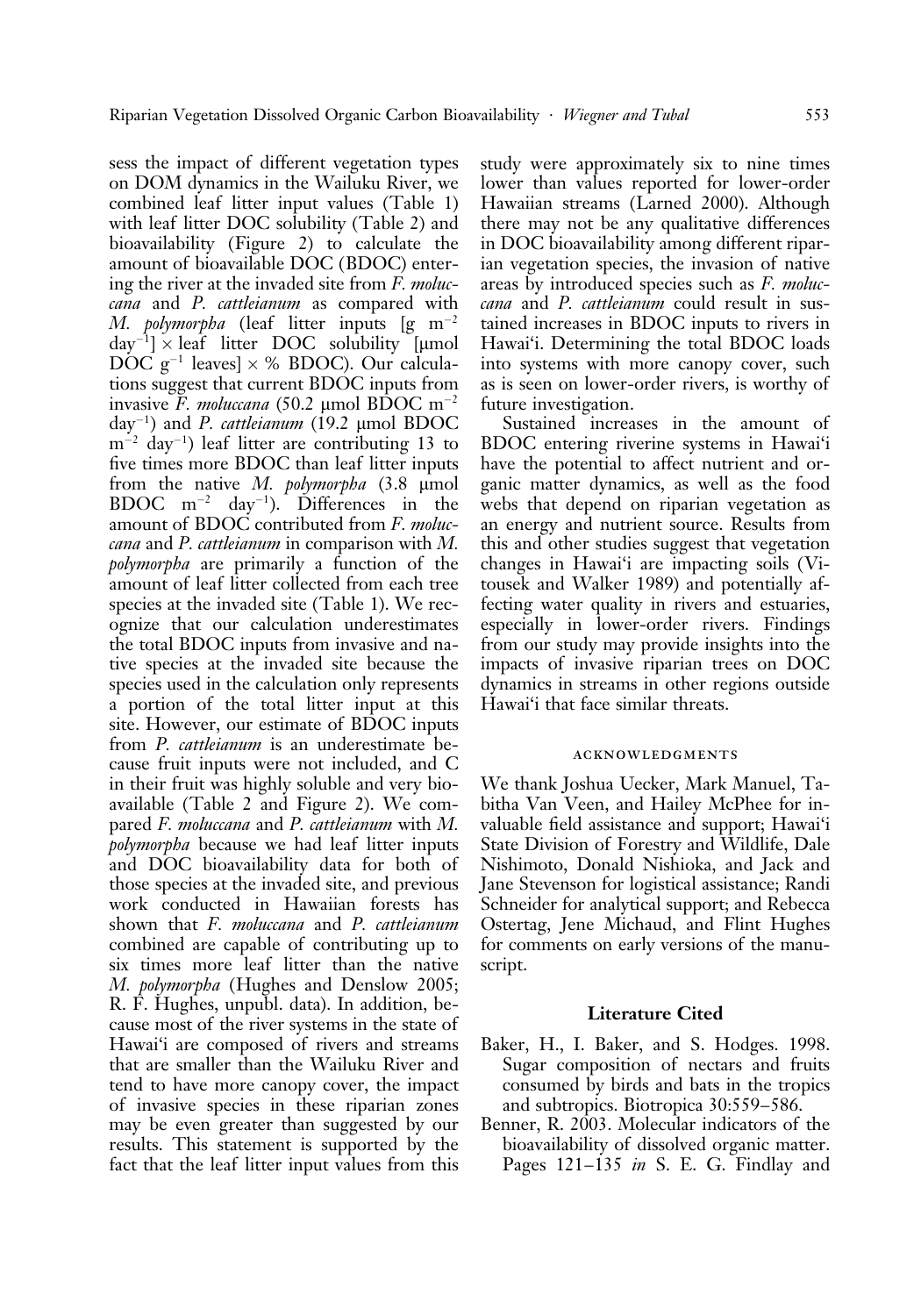R. L. Sinsabaugh, eds. Aquatic ecosystems: Interactivity of dissolved organic matter. Academic Press/Elsevier Science, New York.

- Carlson, C. A. 1993. Production and removal processes. Pages 91–151 in D. A. Hansell and C. A. Carlson, eds. Biogeochemistry of marine dissolved organic matter. Elsevier Science, New York.
- Cleveland, C. C., J. A. Neff, A. R. Townsend, and E. Hood. 2004. Composition, dynamics, and fate of dissolved organic matter in terrestrial ecosystems: Results from a decomposition experiment. Ecosystems 7:275–285.
- Compton, J. E., M. R. Church, S. T. Larned, and W. E. Hogsett. 2003. Nitrogen export from forested watersheds in the Oregon Coast Range: The role of  $N_2$ -fixing red alder. Ecosystems 6:773–785.
- Conners, M. E., and R. J. Naiman. 1984. Particulate allochthonous inputs: Relationships with stream size in an undisturbed watershed. Can. J. Fish. Aquat. Sci. 41:1473–1484.
- Cuddihy, L. W., and C. P. Stone. 1990. Alteration of native Hawaiian vegetation: Effects of humans, their activities and introductions. University of Hawai'i Press, Honolulu.
- del Giorgio, P. A., and J. Davis. 2003. Patterns in dissolved organic matter lability and consumption across aquatic ecosystems. Pages 399–424 in S. E. G. Findlay and R. L. Sinsabaugh, eds. Aquatic ecosystems: Interactivity of dissolved organic matter. Academic Press/Elsevier Science, New York.
- Gessner, M. O., and J. S. Schwoerbel. 1989. Leaching kinetics of fresh leaf-litter with implications for the current concept of leaf-processing in streams. Arch. Hydrobiol. 115:81–90.
- Hughes, R. F., and J. Denslow. 2005. Invasion by a  $N_2$ -fixing tree alters function and structure in wet lowland forests of Hawai'i. Ecol. Appl. 15:1615–1628.
- Hunt, A. P., J. D. Parry, and J. Hamilton-Taylor. 2000. Further evidence of elemental composition as an indicator of the

bioavailability of humic substances to bacteria. Limnol. Oceanogr. 45:237–241.

- Kaplan, L. A., J. D. Newbold, D. J. Van Horn, C. L. Dow, A. K. Aufdenkampe, and J. K. Jackson. 2006. Organic matter transport in New York City drinkingwater-supply watersheds. J. North Am. Benthol. Soc. 25:912–927.
- Kaplan, L. A., T. N. Wiegner, J. D. Newbold, P. H. Ostrom, and H. Gandhi. 2007. Untangling the complex issue of dissolved organic carbon uptake: A stable isotope approach. Freshwater Biol.: doi:10.1111/j.1365-2427.2007.01941.x.
- Kennedy, T. A., and S. E. Hobbie. 2004. Salt cedar (Tamarix ramosissima) invasion alters organic matter dynamics in a desert stream. Freshwater Biol. 49:65–76.
- Larned, S. T. 2000. Dynamics of course riparian detritus in a Hawaiian stream ecosystem: A comparison of drought and post-drought conditions. J. North Am. Benthol. Soc. 19:215–234.
- Larned, S. T., C. Chong, and N. Punewai. 2001. Detrital fruit processing in a Hawaiian stream ecosystem. Biotropica 33:241– 248.
- Leff, L. G., and J. L. Meyer. 1991. Biological availability of dissolved organic carbon along the Ogeechee River. Limnol. Oceanogr. 36:315–323.
- Maie, N., R. Jaffe, T. Miyoshi, and D. Childers. 2006. Quantitative and qualitative aspects of dissolved organic carbon leached from senescent plants in an oligotrophic wetland. Biogeochemistry 78:285– 314.
- McArthur, M. D., and J. S. Richardson. 2002. Microbial utilization of dissolved organic carbon leached from riparian litterfall. Can. J. Fish. Aquat. Sci. 59:1668–1676.
- Meyer, J. L., J. B. Wallace, and S. Eggert. 1998. Leaf litter as a source of dissolved organic carbon in streams. Ecosystems 1:240–249.
- Mulholland, P. J., J. L. Tank, J. R. Webster, W. B. Bowden, W. K. Dodds, S. V. Gregory, N. B. Grimm, S. K. Hamilton, S. L. Johnson, E. Marti, W. H. McDowell, J. L. Merriam, J. L. Meyer, B. J. Peterson,